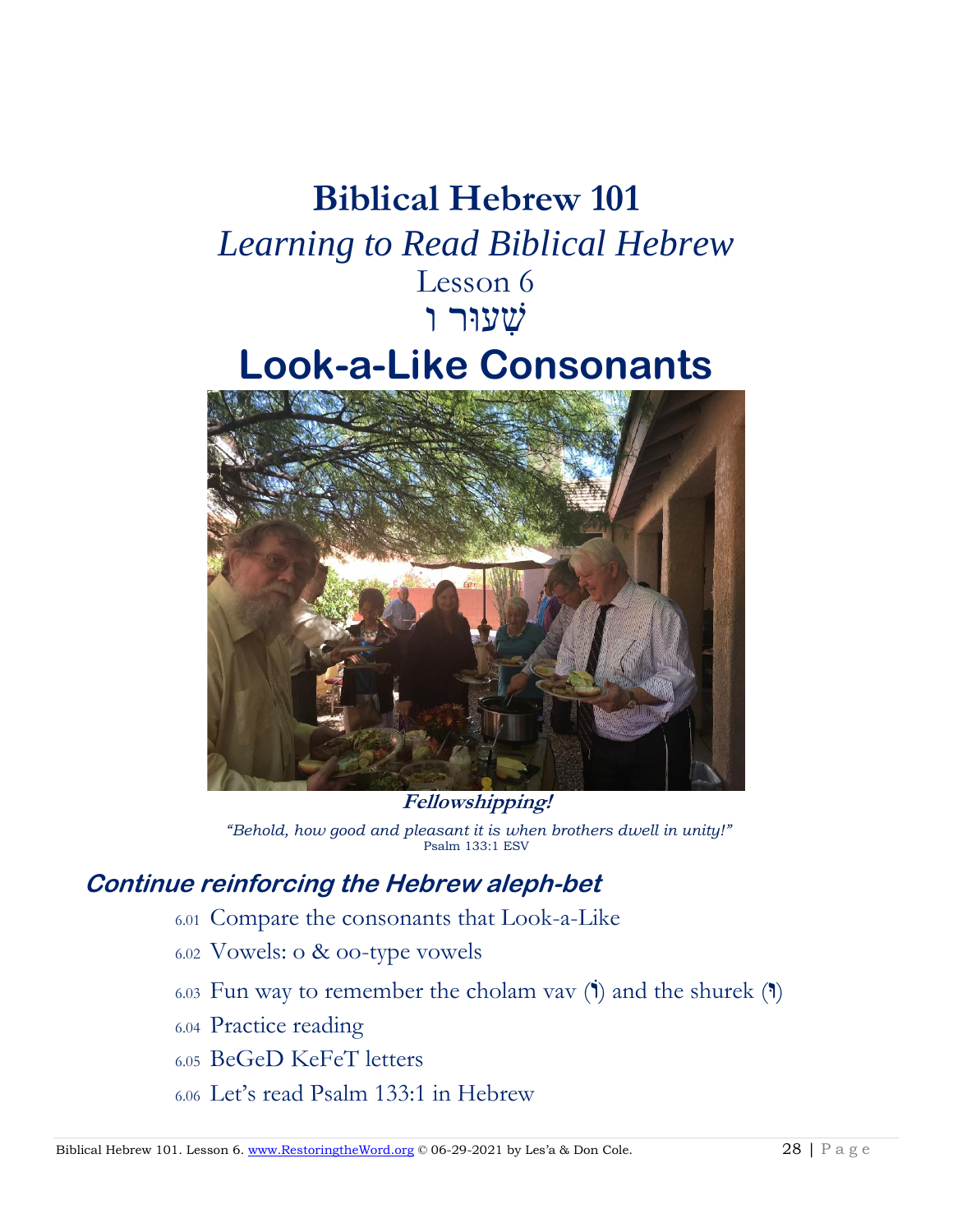| Letter                  | Name of letter & the difference or uniqueness of the letter                                                                                  | Print |
|-------------------------|----------------------------------------------------------------------------------------------------------------------------------------------|-------|
|                         | Vet (note: the flat bottom bar)                                                                                                              |       |
| כ                       | Chaf: (note: how the letter is rounded)                                                                                                      |       |
| 入                       | Gimmel (note: foot on lower right)                                                                                                           |       |
|                         | Nun (note: top & bottom bars are both short)                                                                                                 |       |
|                         | Dalet (note: top bar is straight & extends a bit to the right)                                                                               |       |
|                         | Resh (note: resh is similar to 7; however, top bar doesn't extend to right)                                                                  |       |
|                         | Chaf sofit (similar to $\overline{\phantom{a}}$ , only tail hangs below the line; this letter only<br>appears as the last letter of a word.) |       |
|                         | Vav (note: similar to $\overline{\phantom{a}}$ ); only top bar is short)                                                                     |       |
|                         | Nun sofit (note: similar to ), only tail hangs below the line; this letter<br>only appears as the last letter of a word.)                    |       |
|                         | Zayin (note: similar to 1, only top bar is slanted)                                                                                          |       |
| $\overline{\mathbf{J}}$ | Hey (note: opening on top left)                                                                                                              |       |
| 丌                       | Chet (note: there is no opening on top left)                                                                                                 |       |
| Л                       | Tav (note: looks like $\Pi$ , but has foot on bottom left)                                                                                   |       |
| ל                       | Ayin (note: how the letter is rounded on the bottom)                                                                                         |       |
| $\mathbf{x}$            | Tsade (note: how this letter has a straight bottom and the cross line is<br>also straight)                                                   |       |
| O                       | Samech (note: how this letter is rounded)                                                                                                    |       |
| $\Box$                  | Mem sofit (note: how the mem sofit has a flat bottom & a flat right side;<br>this letter only appears as the last letter of a word.)         |       |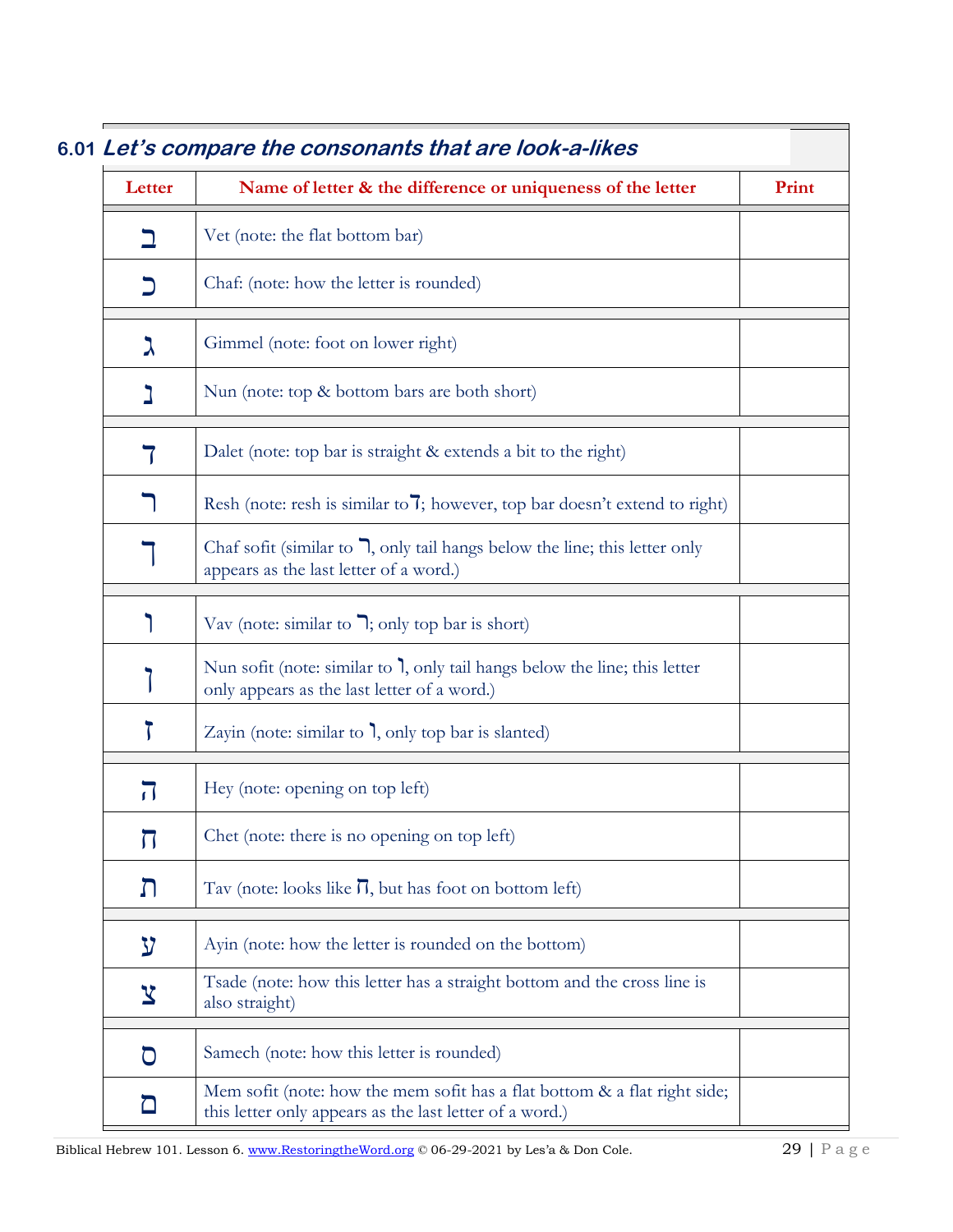## **6.02 The "o" & "oo" vowels**

The vowels we've studied thus far have been written below their corresponding consonant. As we'll learn the "o" and "oo" vowels are slightly different.

- 1. There are three different ways to write the "o" type.
	- a. The 1<sup>st</sup> is the cholam vav; it is written with a dot on top of the vav: **1**. It is important to note that the vav is silent and is no longer a consonant; instead it is part of the vowel. Therefore, the only sound the cholam vav has is "o" as in "row." For example:  $\mathbb{C}[\mathbb{C}^1]$ " (tov, meaning "good")
	- b. The  $2<sup>nd</sup>$  type of "o" vowel is like the cholam vav, only it is written without the "vav." For example: בֹּקֶר (bo-kehr, meaning "morning") Note: the dot slightly to the left side of the "bet." This vowel is called "cholam" and has the same sound as the cholam vav.
	- c. The  $3<sup>rd</sup>$  is not as common as the first two. It is called a chatef kamats and is written with a kamats and a sheva under the letter & has a long "o" sound. For example: " $\frac{1}{2}$  (o-nee, meaning "poor").
- 2. There are two different ways to write the "oo" type of vowel.
	- a. The first is called a shurek. It is written with a "vav" and a dot, which is in the middle of it,  $\mathbf{h}$ . This "vav" is silent and is no longer a consonant, but part of the vowel. The sound of the shurek is "oo" as in "pool." For example:  $\mathbf{Q}^{\mathsf{u}}$  (shah-voo-ah, meaning "week").
	- b. And the other type of "oo" is called a kibbuts; it is 3 slanted dots under any consonant. א. For example: הַעֲדָת (hah-eh-doot, meaning "the testimony")

### **6.03 Fun way to remember the sounds of the cholam vav and the shurek**

- To remember the cholam vav (1) & the cholam ( $\Diamond$ ): if I tapped you on top of your head, you'd say "Oh!"
- To remember the shurek (1) & the kibbutz ( $\odot$ ): if I tapped you in the tummy, you'd say "oo" (as in pool).

| Vowels: o & oo-types |                                                                                               |                    |                    |                      |
|----------------------|-----------------------------------------------------------------------------------------------|--------------------|--------------------|----------------------|
| <b>Book</b><br>print | Name of vowel                                                                                 | Sound of vowel     | <b>Block Print</b> | Write each<br>letter |
|                      | o-type vowels                                                                                 |                    |                    |                      |
|                      | Note: this vowel is always written with the<br>vav & is called <i>cholam vav</i> פון הולים נו | <b>o</b> as in row |                    |                      |
|                      | Note: the <i>cholam</i> can be written with most<br>consonants. Called <i>cholam</i>          | <b>o</b> as in row | א                  |                      |
|                      | This vowel is <i>chatef kamats</i> ר <b>ַמֲ</b> לִ                                            | <b>o</b> as in row | Ķ                  |                      |
| oo-type vowels       |                                                                                               |                    |                    |                      |
|                      | Note: this vowel is always written with a vav<br>& is called <i>shurek</i> שורך               | oo as in pool      |                    |                      |
|                      | Note: the <i>kibbuts</i> can be written with most<br>consonants & is called <i>kibbuts</i> ?] | oo as in pool      | Ķ                  |                      |

٦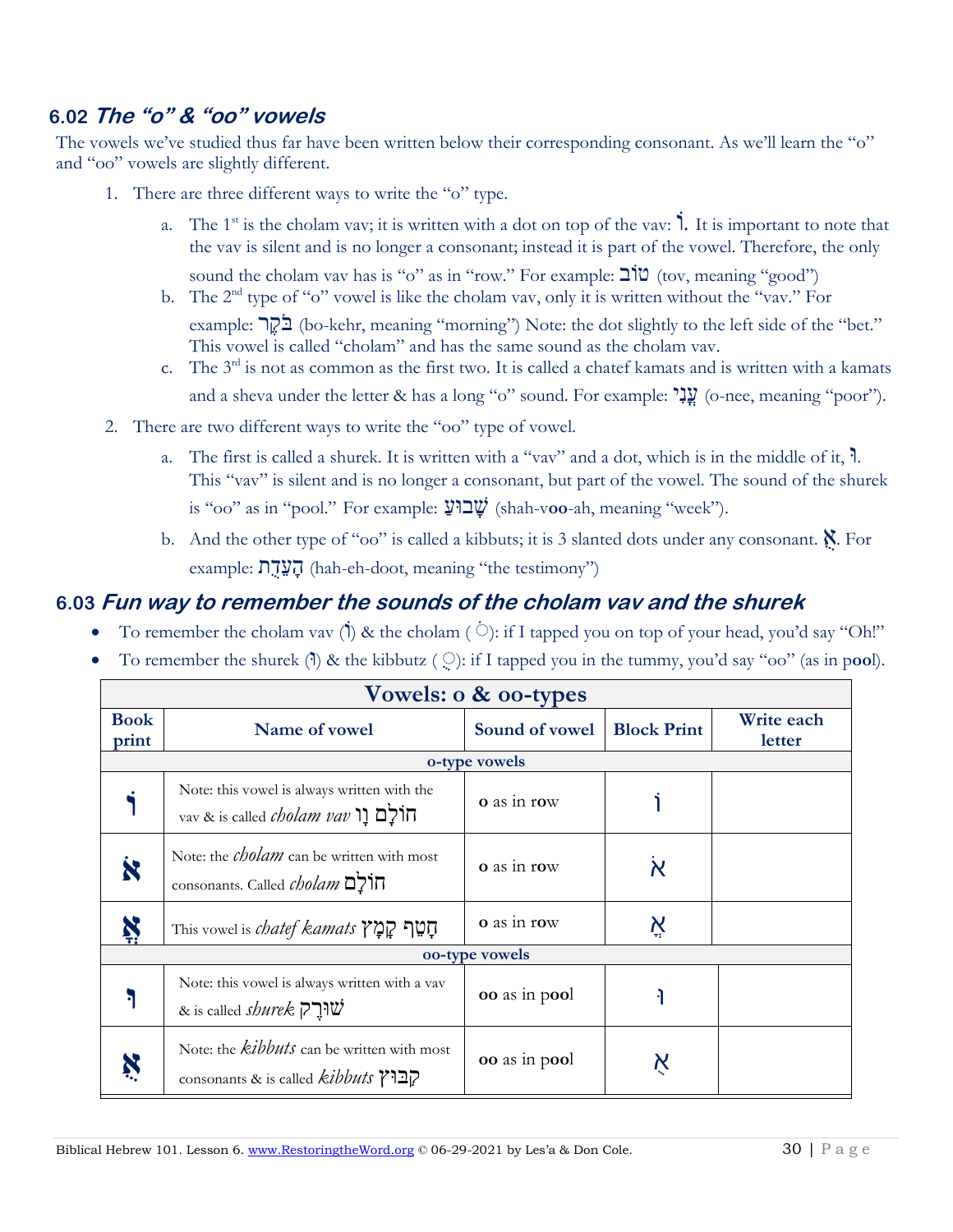## **6.0 4 Practice reading**

| <b>Read common Hebrew words &amp; phrases below</b> (note: accented syllables are in bold & highlighted) |                                                                                            |                                                                                                        |       |  |
|----------------------------------------------------------------------------------------------------------|--------------------------------------------------------------------------------------------|--------------------------------------------------------------------------------------------------------|-------|--|
| <b>Hebrew</b>                                                                                            | <b>Translation</b>                                                                         | <b>Transliteration</b>                                                                                 | Write |  |
| נְכוֹן                                                                                                   | right or correct                                                                           | nah- <b>chon</b> (long "O")                                                                            |       |  |
| כָּבוֹד                                                                                                  | glory, honor, or splendor                                                                  | kah- <b>vod</b> (long "O")                                                                             |       |  |
| כֹּל הַכָּבוֹד                                                                                           | All the honor; congratulations.<br>This phrase and the one below have the<br>same meaning. | kol hahk-kah-wod<br>are spelled differently but כָּל & כֹּל<br>pronounced the same.                    |       |  |
| אַרוֹן הַקְדֵשׁ                                                                                          | Holy Ark (storage cabinet for the Sefer<br>Torah, Torah Scroll; 2Chron 35:3.)              | ah- <b>ron</b> hahk-ko- <b>dehsh</b> (long "O")                                                        |       |  |
| לאמר                                                                                                     | to say                                                                                     | leh-mor (long "O")                                                                                     |       |  |
| סוֹף                                                                                                     | end or close (the same root as סוֹפָת, as in<br>'mem sofit' ם)                             | sof (long "O")                                                                                         |       |  |
| סוֹפִת                                                                                                   | suffix or ending, as in 'mem sofit' D<br>(same root as סוף                                 | so-feet                                                                                                |       |  |
| הֲעֲדָת                                                                                                  | the testimony                                                                              | hah-eh-doot                                                                                            |       |  |
| $7\frac{1}{2}$                                                                                           | witness (noun)                                                                             | ehd                                                                                                    |       |  |
| 7 <u>y</u>                                                                                               | eternal (literally, until)                                                                 | ahd                                                                                                    |       |  |
| <u>עַד־עוֹלֻם</u>                                                                                        | forever (2Sam 7:16; literally until forever)                                               | ahd-o-lahm                                                                                             |       |  |
| לְעוֹל <u>ָם וָע</u> ֶד                                                                                  | forever and ever (PS 145:21)                                                               | leh-o-lahm vah-ehd                                                                                     |       |  |
| ֹשַׁבָּת שָׁלוֹם                                                                                         | Have a good Shabbat!                                                                       | shahb-baht shah-lom                                                                                    |       |  |
| טוֹב                                                                                                     | Good                                                                                       | tov                                                                                                    |       |  |
| בֹּקֶר טוֹב                                                                                              | Good morning!                                                                              | <b>bo</b> -kehr tov                                                                                    |       |  |
| עֵרֵב טוֹב                                                                                               | Good evening!                                                                              | <b>eh</b> -rehy tov<br>(Tip: when 2 segols appear in a 3 or 4-letter<br>word, the 1st gets the accent) |       |  |
| שַׁבוּעַ טוֹב                                                                                            | Have a good week                                                                           | shah-voo-ah tov                                                                                        |       |  |
| מֲהֹ זֶהִי?                                                                                              | What is this?                                                                              | mah zeh?                                                                                               |       |  |
| תוֹדָה רַבָּה                                                                                            | Thanks a lot! Thank you very much!                                                         | to- <b>dah</b> rahb-bah                                                                                |       |  |
| רֵגַע                                                                                                    | one moment                                                                                 | reh-gah                                                                                                |       |  |
| עוֹד<br>פּעַם                                                                                            | one more time; again                                                                       | od <b>pah</b> -ahm                                                                                     |       |  |
| <u> 15</u>                                                                                               | yes                                                                                        | kehn                                                                                                   |       |  |
| $\aleph$                                                                                                 | no                                                                                         | $\log$                                                                                                 |       |  |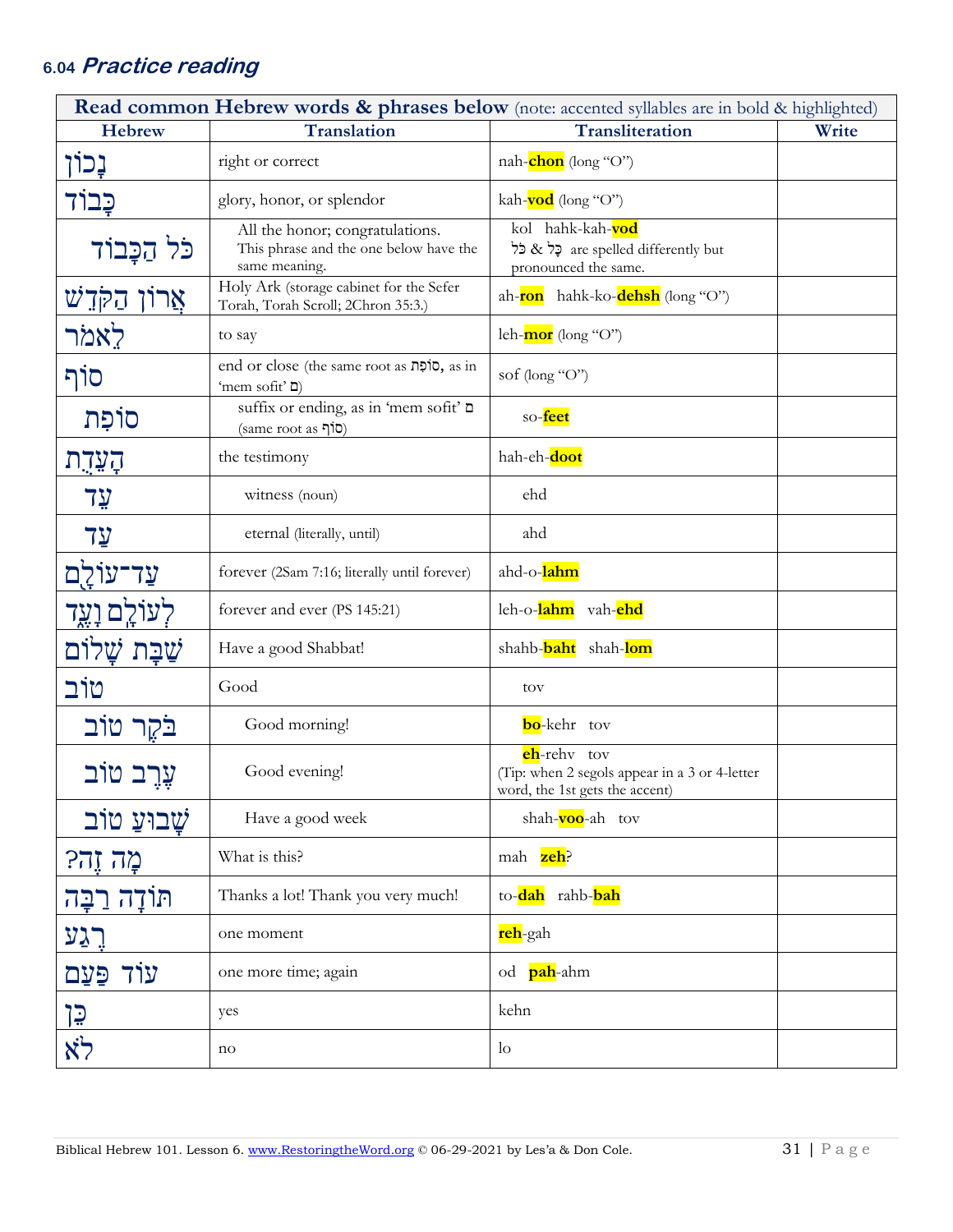## בִִּּגִִּדִִכִִפִִּתִ **:letters KeFeT BeGeD 6.05**

There are 6 letters in the Hebrew aleph bet which have 2 possible, but closely related, pronunciations. The term BeGeD KeFeT is an acronym which is a device for the easy memorization of these 6 letters.

These 6 consonants are: bet  $(\overline{2})$ ; gimmel  $(\lambda)$ ; dalet  $(\overline{7})$ ; kaf  $(\overline{2})$ ; pay  $(\overline{5})$ ; and tav  $(\overline{R})$ .

You will notice in the chart below, when there is a dot<sup>1</sup> in these consonants, there is a change in the pronunciation of 3 of the letters, which are lighted in light blue. (The other 3 sets have letters have no change in sound in Modern Hebrew. However, sometimes there may be a change with Seminary Hebrew or Ashkenazic pronunciation.)

| <b>BeGeD KeFeT</b> | Name of letter      | Sound              | <b>Example</b>                                      | <b>Explanation</b>                                                     |  |
|--------------------|---------------------|--------------------|-----------------------------------------------------|------------------------------------------------------------------------|--|
| ב                  | with dot: bet       | as in <b>b</b> all | <u>רְבָה</u> (rahb-bah)                             | NOTE: the bet and vet are<br>pronounced differently                    |  |
|                    | without dot: yet    | as in vice         | שֲבָת (sheh-veht)                                   |                                                                        |  |
| λ                  | with dot: gimmel    | as in $get$        | $\Box$ (gahm)                                       | Note: the gimmel is                                                    |  |
| λ                  | without dot: gimmel | as in $get$        | $\lambda \overline{0}$ (chahg)                      | pronounced the same with<br>and without the dagesh                     |  |
| 7                  | with dot: dalet     | as in $\deg$       | $\lambda$ <sup>7</sup> (dahg)                       | Note: the dalet is                                                     |  |
|                    | without dot: dalet  | as in $\deg$       | $71y$ (od)                                          | pronounced the same with<br>and without the dagesh                     |  |
| $\mathbf{D}$       | with dot: kaf       | as in keep         | ה (kehn)                                            | NOTE: the kaf and chaf<br>are pronounced differently                   |  |
| כ                  | without dot: chaf   | as in Bach         | [כון (nah-chon)                                     |                                                                        |  |
| Đ                  | with dot: pay       | as in pet          | $\mathbf{D}\mathbf{y}$ (pah-ahm)                    | NOTE: the pay and fay are                                              |  |
| פ                  | without dot: fay    | as in far          | (so-feet) סוֹפָת                                    | pronounced differently                                                 |  |
| $\Gamma$           | with dot: tav       | as in tell         | $\overline{\mathbf{h}}$ (to-dah)                    | Note: the tay is<br>pronounced the same with<br>and without the dagesh |  |
| ת                  | without dot: tav    | as in tell         | $\mathbf{D}\mathbf{D}$ יבת $\mathbf{V}$ (shahb-bat) |                                                                        |  |

<sup>&</sup>lt;sup>1</sup> In Lesson 9, we will discuss this dot in more detail.

Biblical Hebrew 101. Lesson 6[. www.RestoringtheWord.org](http://www.restoringtheword.org/)  $\odot$  06-29-2021 by Les'a & Don Cole. 32 | P a g e